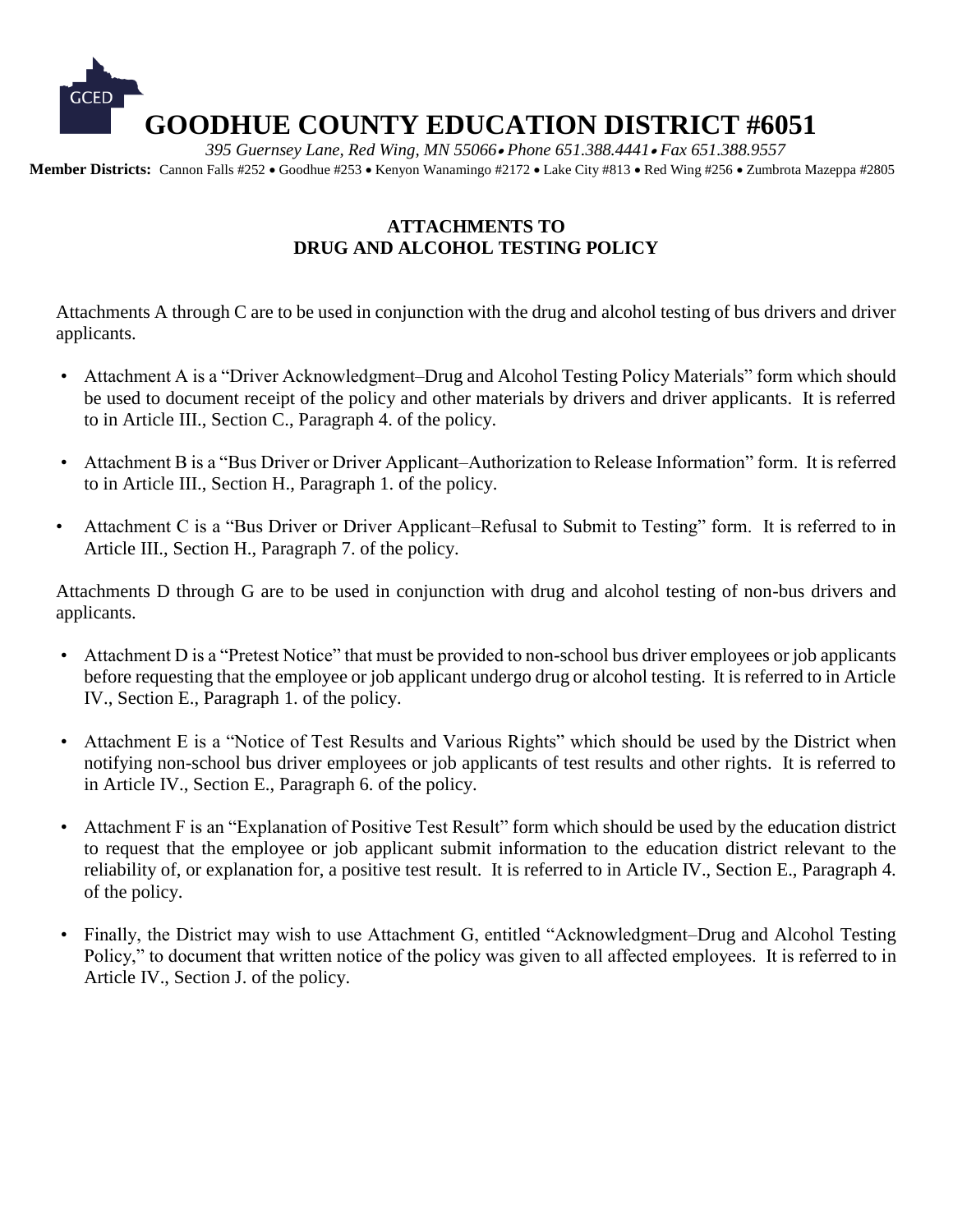

# **— DRIVER ACKNOWLEDGMENT — DRUG AND ALCOHOL TESTING POLICY AND MATERIALS**

I have received a copy of the Drug and Alcohol Testing Policy of Goodhue County Education District. 6051-61, Red Wing, Minnesota and have read it in its entirety. I understand that I am subject to the provisions of Article III of the policy, entitled Drug and Alcohol Testing for Bus Drivers, because the position involves operating a commercial motor vehicle and requires a commercial driver's license.

The District's policy was provided to me:

- Upon adoption of the policy. (employee).
- 
- Upon my hire. (job applicant/new employee).
	- After receipt of my conditional job offer, before any testing if my job offer is contingent upon my passing of drug and alcohol testing. (job applicant).

I also received materials concerning the effects of alcohol and controlled substances use on an individual's health, work, and personal life; signs and symptoms of an alcohol or drug problem; and available methods of intervening when an alcohol or drug problem is suspected.

I have been advised that the Alcohol and Controlled Substances Testing Program Manager is \_\_\_\_\_\_\_\_\_\_\_\_\_\_\_\_\_\_\_\_\_\_\_\_\_\_\_\_\_ and that any questions I may have concerning the Policy should be directed

to the Program Manager.

Dated:

*Signature of Employee/Applicant*

*Typed or Printed Name*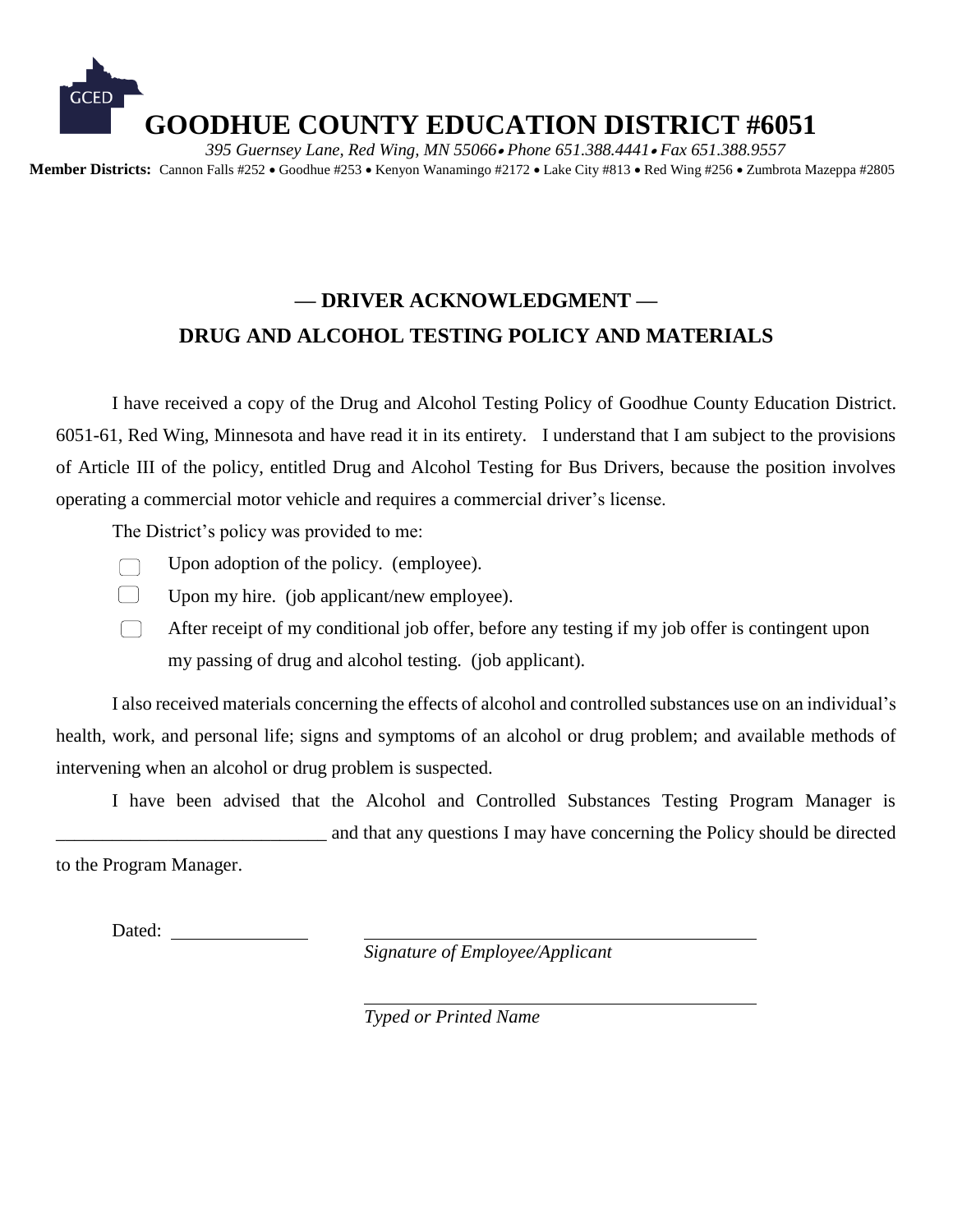

## **— BUS DRIVER OR DRIVER APPLICANT — AUTHORIZATION TO RELEASE INFORMATION**

Section I. To be completed by the education district, signed by the bus driver, or driver applicant, and transmitted to the previous employer:

Employee Printed or Typed Name: \_\_\_\_\_\_\_\_\_\_\_\_\_\_\_\_\_\_\_\_\_\_\_\_\_\_\_\_\_\_\_\_\_\_\_\_\_\_\_\_\_\_\_\_\_\_\_\_\_\_\_\_\_\_\_\_\_\_\_\_\_\_\_\_

Employee SS or ID Number:

I hereby authorize release of information from my Department of Transportation regulated drug and alcohol testing records by my previous employer, listed in Section I-B, to the employer listed in Section I-A. This release is in accordance with DOT Regulation 49 CFR Part 40, Section 40.25. I understand that information to be released in Section II-A by my previous employer, is limited to the following DOT-regulated testing items:

- 1. Alcohol tests with a result of 0.04 or higher;
- 2. Verified positive drug tests;
- 3. Refusals to be tested;
- 4. Other violations of DOT agency drug and alcohol testing regulations;
- 5. Information obtained from previous employers of a drug and alcohol rule violation;
- 6. Documentation, if any, of completion of the return-to-duty process following a rule violation.

| Section I-A. |  |
|--------------|--|
|              |  |
|              |  |
|              |  |
| Section I-B. |  |
|              |  |
|              |  |
|              |  |
|              |  |

Section II. To be completed by the previous employer and transmitted by mail or fax to the new employer: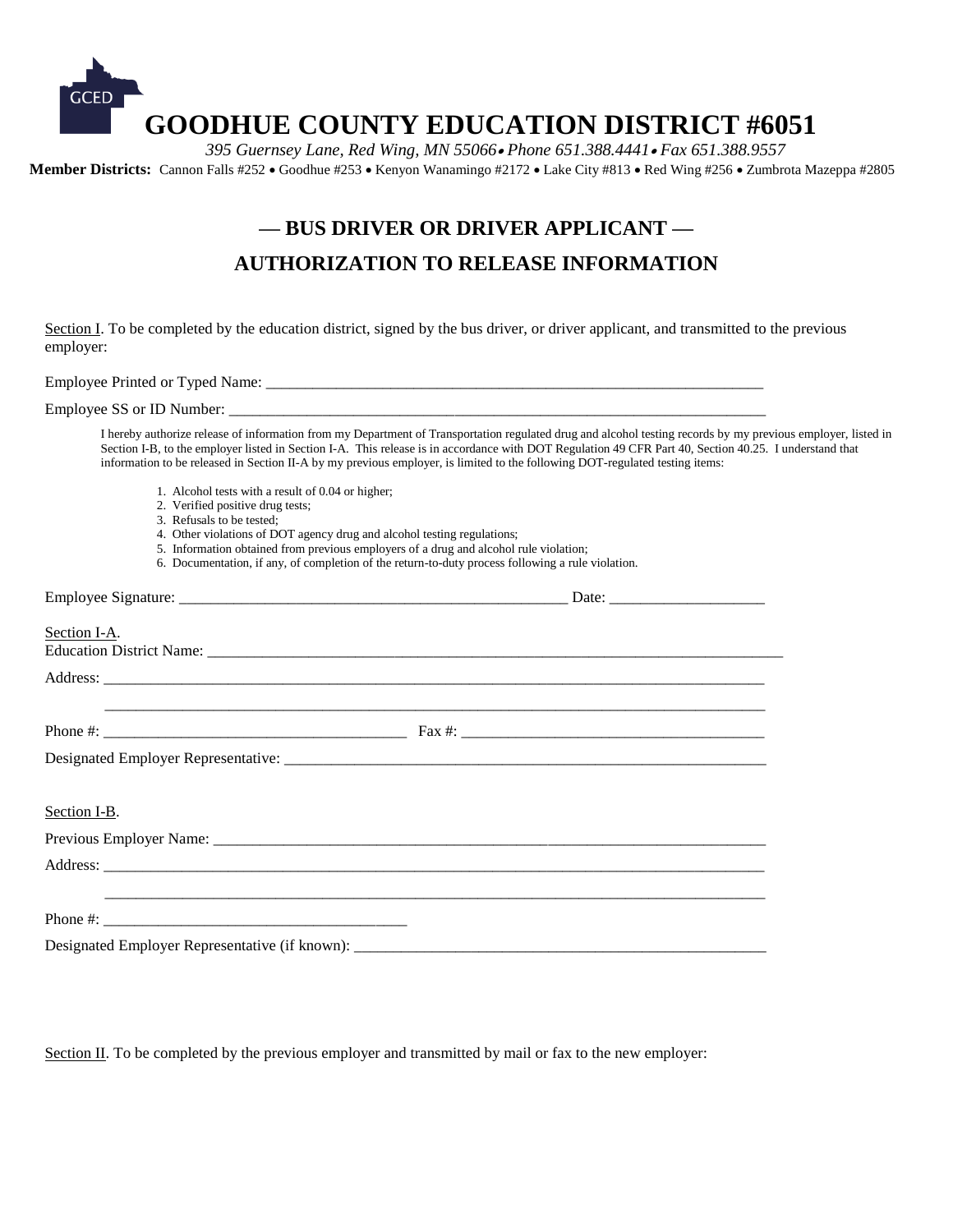Section II-A. In the two years prior to the date of the employee's signature (in Section I), for DOT-regulated testing:

| 1. Did the employee have alcohol tests with a result of 0.04 or higher? |     | YES<br>NO   |
|-------------------------------------------------------------------------|-----|-------------|
| 2. Did the employee have verified positive drug tests?                  |     | YES NO      |
| 3. Did the employee refuse to be tested?                                |     | YES NO      |
| 4. Did the employee have other violations of DOT agency drug and        |     |             |
| alcohol testing regulations?                                            |     | YES NO      |
| 5. Did a previous employer report a drug and alcohol rule               |     |             |
| violation to you?                                                       |     | YES NO      |
| 6. If you answered "yes" to any of the above items, did the             |     |             |
| employee complete the return-to-duty process?                           | N/A | YES.<br>NO. |

NOTE: If you answered "yes" to item 5, you must provide the previous employer's report. If you answered "yes" to item 6, you must also transmit the appropriate return-to-duty documentation (e.g., SAP report(s), follow-up testing record).

#### Section II-B.

Name of person providing information in Section II-A: \_\_\_\_\_\_\_\_\_\_\_\_\_\_\_\_\_\_\_\_\_\_\_\_\_\_\_\_\_\_\_\_\_\_\_\_\_\_\_\_\_\_\_\_\_\_\_

Title: \_\_\_\_\_\_\_\_\_\_\_\_\_\_\_\_\_\_\_\_\_\_\_\_\_\_\_\_\_\_\_\_\_\_\_\_\_\_\_\_\_\_\_

Phone #: \_\_\_\_\_\_\_\_\_\_\_\_\_\_\_\_\_\_\_\_\_\_\_\_\_\_\_\_\_\_\_\_\_\_\_\_\_\_\_\_

Date: \_\_\_\_\_\_\_\_\_\_\_\_\_\_\_\_\_\_\_\_\_\_\_\_\_\_\_\_\_\_\_\_\_\_\_\_\_\_\_\_\_\_\_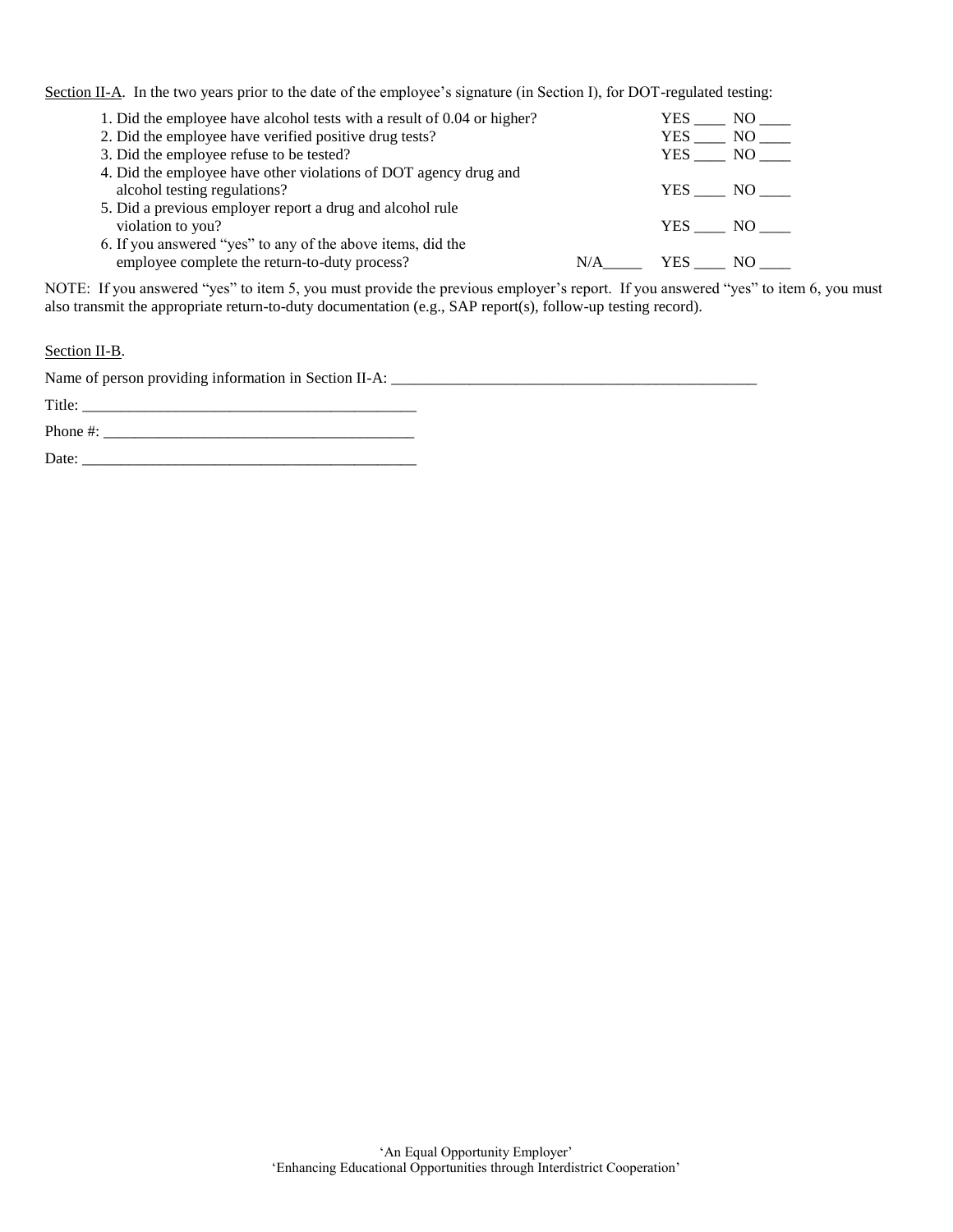

## **— BUS DRIVER OR DRIVER APPLICANT — REFUSAL TO SUBMIT TO TESTING**

I hereby refuse to submit to drug/alcohol testing by doing the following:

- Failing to appear for any test within a reasonable time, as determined by the education district, consistent with applicable DOT regulations, after being directed to do so;
- Failing to remain at the testing site until the testing process is complete;
- Failing to provide a urine specimen or an adequate amount of saliva or breath for any DOT drug or alcohol test;
- Failing to permit the observation or monitoring of any provision of a specimen in the case of a directly observed or monitored collection in a drug test;
- Failing to provide a sufficient breath specimen or sufficient amount of urine when directed and it has been determined that there was no adequate medical explanation for the failure;
- Failing or declining to take a second test as directed;
- Failing to undergo a medical examination or evaluation, as directed by the Medical Review Officer (MRO) or the Designated Employer Representative (DER);
- Failing to cooperate with any part of the testing process (e.g., refusing to empty pockets when so directed by the collector, behaving in a confrontational way that disrupts the collection process, failing to wash hands after being directed to do so by the collector, failing to sign the certification on the form;
- Failing to follow the observer's instructions, in an observed collection, to raise the driver's clothing above the waist, lower clothing and underpants, and to turn around to permit the observer to determine if the driver has any type of prosthetic or other device that could be used to interfere with the collection process;
- Possessing or wearing a prosthetic or other device that could be used to interfere with the collection process;
- Admitting to the collector or MRO that the driver adulterated or substituted the specimen; or
- Having a verified adulterated or substituted test as reported by the MRO.

[An applicant who fails to appear for a preemployment test, who leaves the testing site before the preemployment testing process commences, or who does not provide a urine specimen because he or she left before it commences, is not deemed to have refused to submit to testing.]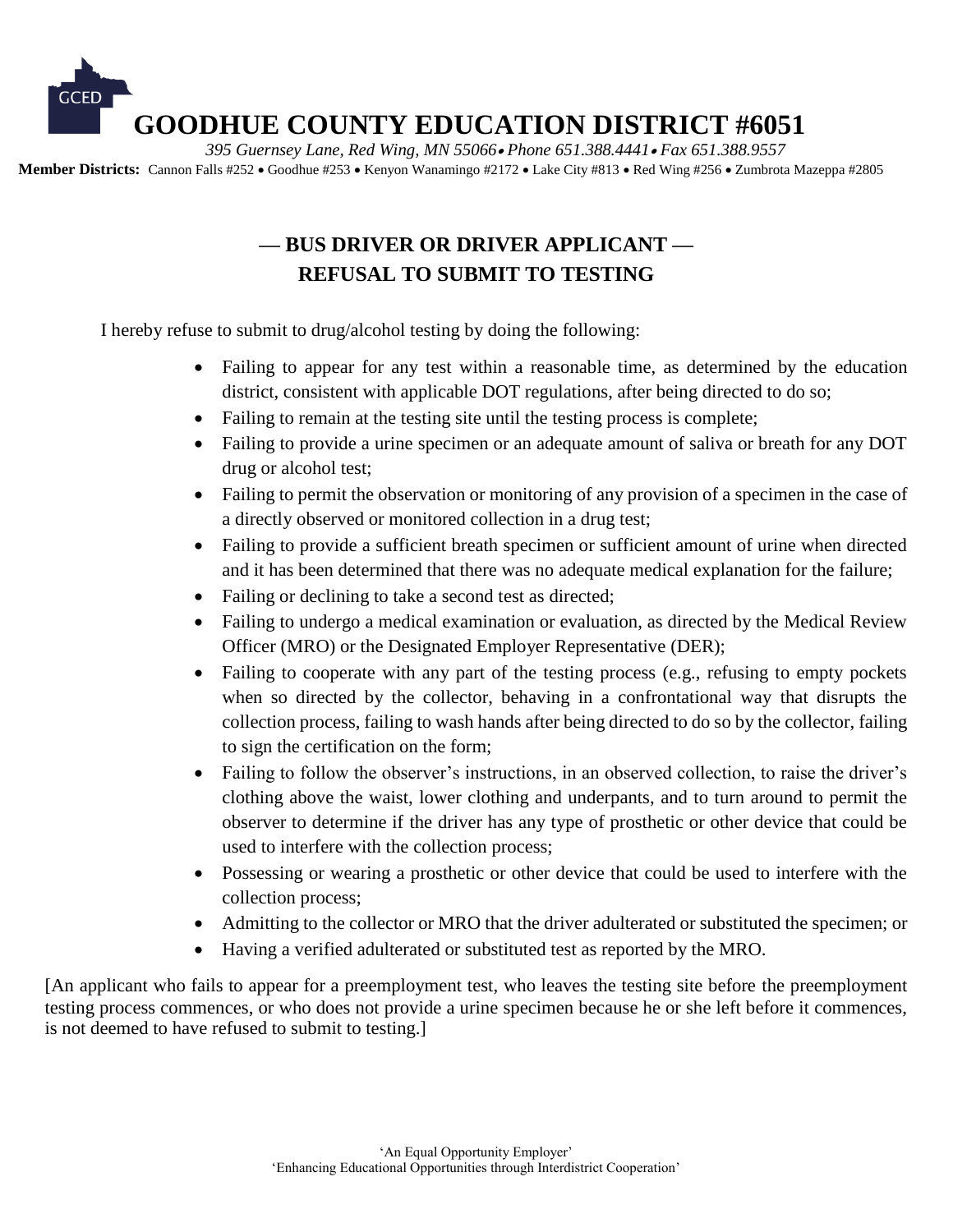I recognize that my refusal subjects me to the consequences specified in federal law and regulations. It also constitutes a presumption of a positive result. I further recognize that if I am an applicant, I will be disqualified from consideration for the conditionally-offered position. If I am an employee, I will not be permitted to perform safetysensitive functions, and will be considered insubordinate and subject to disciplinary action, up to and including dismissal. If the education district offers me an opportunity to return to a DOT safety-sensitive function, I understand I will be evaluated by a substance abuse professional, and will be required to submit to a return-to-duty test prior to being considered for reassignment to safety-sensitive functions.

| Date: $\frac{1}{\sqrt{1-\frac{1}{2}} \cdot \frac{1}{2}}$ | Signature of Employee/Applicant |  |
|----------------------------------------------------------|---------------------------------|--|
| Time: $\qquad \qquad$                                    |                                 |  |
|                                                          | Supervisor's Signature          |  |
| Comments:                                                |                                 |  |
|                                                          |                                 |  |
| $\Box$ Employee refusal to sign                          | Supervisor's Initials: _______  |  |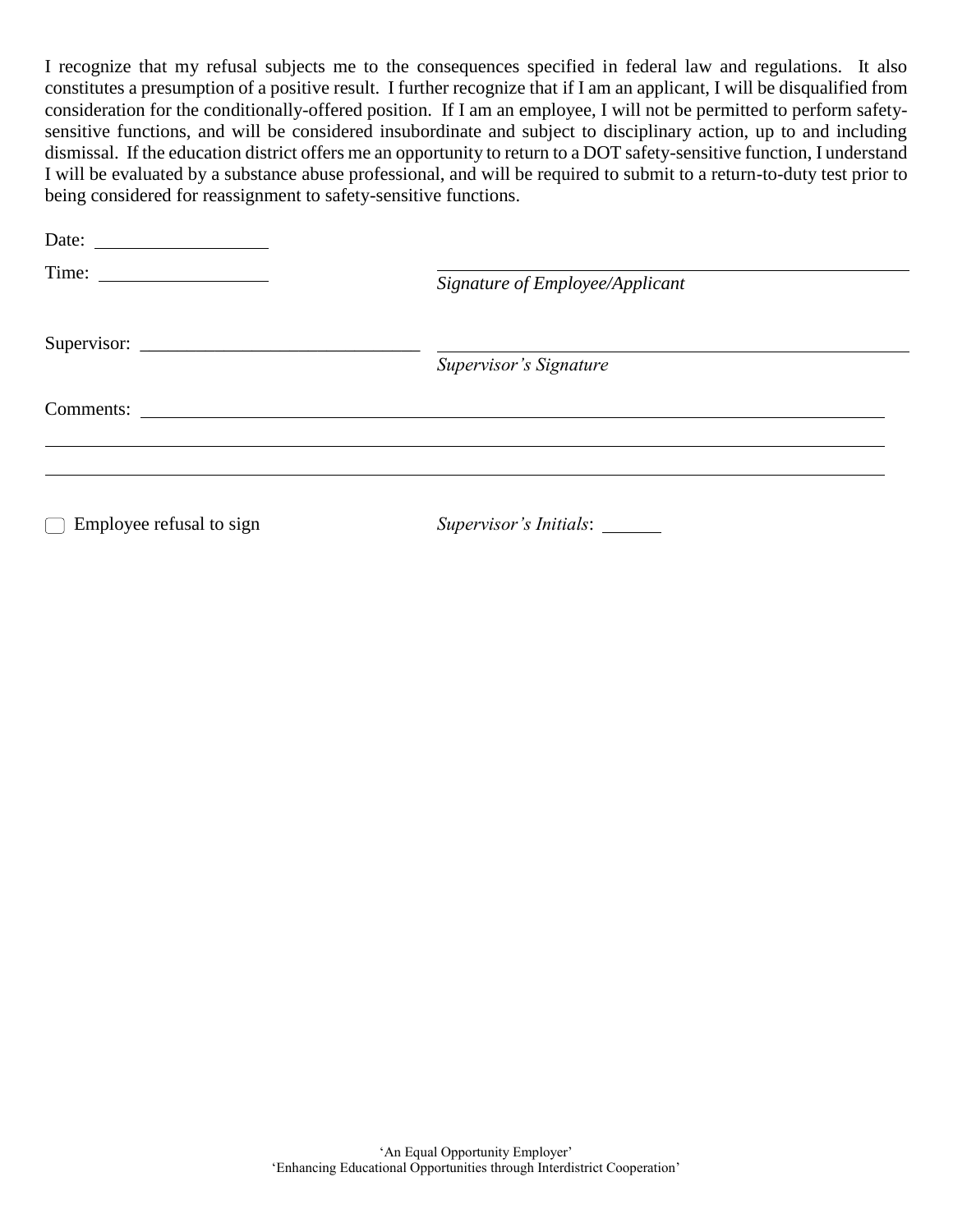

### **— PRETEST NOTICE —**

I the undersigned employee/job applicant of Goodhue County Education District 6051-61, Red Wing, Minnesota ("Education District") do hereby acknowledge that I have been provided a copy of the Education District's Drug and Alcohol Testing Policy.

Date:

*Signature of Employee/Job Applicant*

\_\_\_\_\_\_\_\_\_\_\_\_\_\_\_\_\_\_\_\_\_\_\_\_\_\_\_\_\_\_\_\_\_\_\_\_\_\_\_\_\_\_\_\_\_\_\_

*Typed or Printed Name*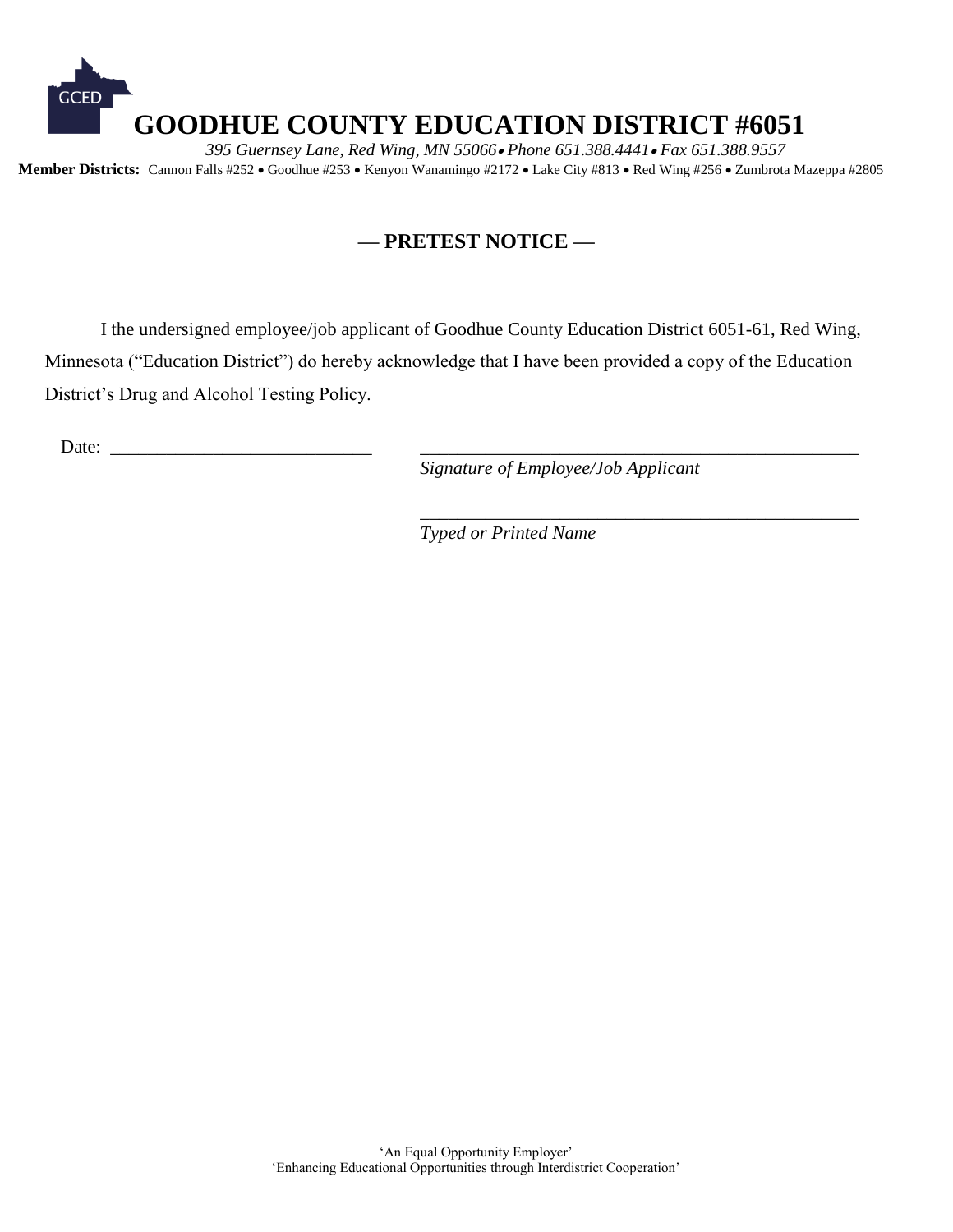

[Employee Name] [Employee Address]

#### **RE: Drug and/or Alcohol Test [Date of Testing]**

### **NOTICE OF TEST RESULTS AND VARIOUS RIGHTS**

#### *Test Results*:

Goodhue County Education District, 6051-61, in Red Wing, Minnesota has received the test result report from the testing laboratory:





Your confirmatory test result was positive.

#### *Test Result Report*:

 $\Box$ 

You have the right to request and receive from the education district a copy of the test result on any drug or alcohol test.

#### *Right to Explain Positive Test Result*:

In the case of a positive test result on a confirmatory test, you have the right to explain the results. You may, within three (3) working days after notice of a positive test result on a confirmatory test, submit information to the education district, in addition to any information already submitted, to explain that result. Attached to this Notice is a document entitled "Explanation of Positive Test Result" for this purpose.

#### *Right to Request Confirmatory Retests*:

In the case of a positive test result on a confirmatory test, you have the right to request a confirmatory retest of the original sample at your own expense.

Within five (5) working days after notice of the confirmatory test result, you must notify the education district in writing of your intention to obtain a confirmatory retest.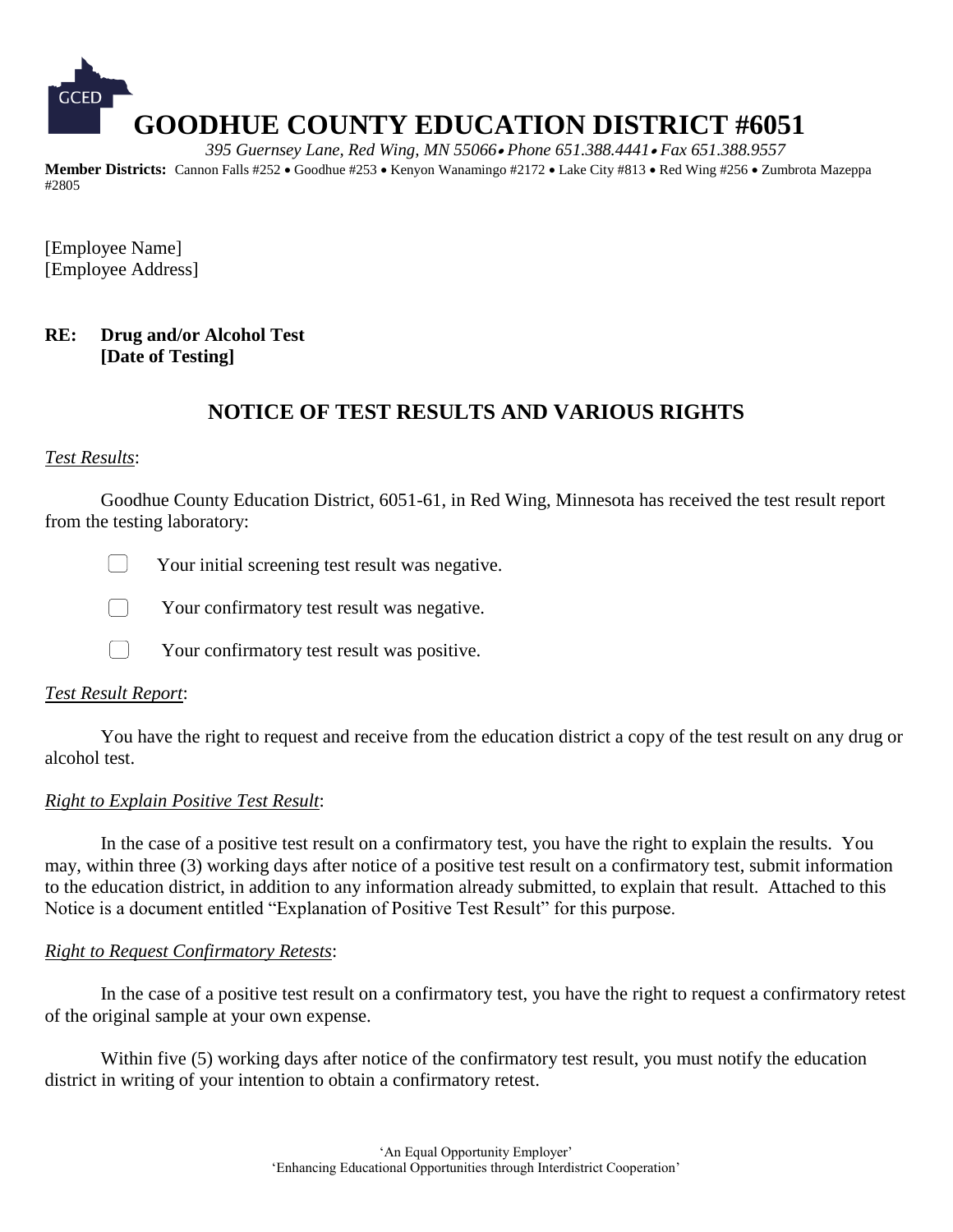Within three (3) working days after receipt of the notice, the education district shall notify the original testing laboratory that you have requested the laboratory to conduct the confirmatory retest or to transfer the sample to another laboratory licensed under Minn. Stat. § 181.953, Subd. 1 to conduct the confirmatory retest. The original testing laboratory shall ensure that appropriate chain-of-custody procedures are followed during transfer of the sample to the other laboratory. The confirmatory retest must use the same drug or alcohol threshold detection levels as used in the original confirmatory test. If the confirmatory retest does not confirm the original positive test result, no adverse personnel action based on the original confirmatory test may be taken against you.

#### *Other Rights*:

In the case of a positive test result on a confirmatory test, you may have other rights provided under the sections detailed below.

### A. Employee Discharge and Discipline

1. The education district may not discharge, discipline, discriminate against, request or require rehabilitation of an employee whose position does not require a commercial driver's license on the basis of a positive test result from an initial screening test that has not been verified by a confirmatory test.

In the case of a positive test result on a confirmatory test, the employee shall be subject to discipline which includes, but is not limited to, immediate suspension without pay and immediate discharge, pursuant to the provisions of this policy.

2. The education district may not discharge an employee whose position does not require a commercial driver's license for whom a positive test result on a confirmatory test was the first such result for the employee on a drug or alcohol test requested by the education district, unless the following conditions have been met:

a. The education district has first given the employee an opportunity to participate in, at the employee's own expense or pursuant to coverage under an employee benefit plan, either a drug or alcohol counseling or rehabilitation program, whichever is more appropriate, as determined by the education district after consultation with a certified chemical use counselor or a physician trained in the diagnosis and treatment of chemical dependency; and

b. The employee has either refused to participate in the counseling or rehabilitation program or has failed to successfully complete the program, as evidenced by withdrawal from the program before its completion or by a positive test result on a confirmatory test after completion of the program.

3. Notwithstanding Paragraph 1., the education district may temporarily suspend the tested employee or transfer that employee to another position at the same rate of pay pending the outcome of the confirmatory test and, if requested, the confirmatory retest, provided the education district believes that it is reasonably necessary to protect the health or safety of the employee, co-employees or the public. An employee who has been suspended without pay must be reinstated with back pay if the outcome of the confirmatory test or requested confirmatory retest is negative.

4. The education district may not discharge, discipline, discriminate against, request, or require rehabilitation of an employee on the basis of medical history information revealed to the education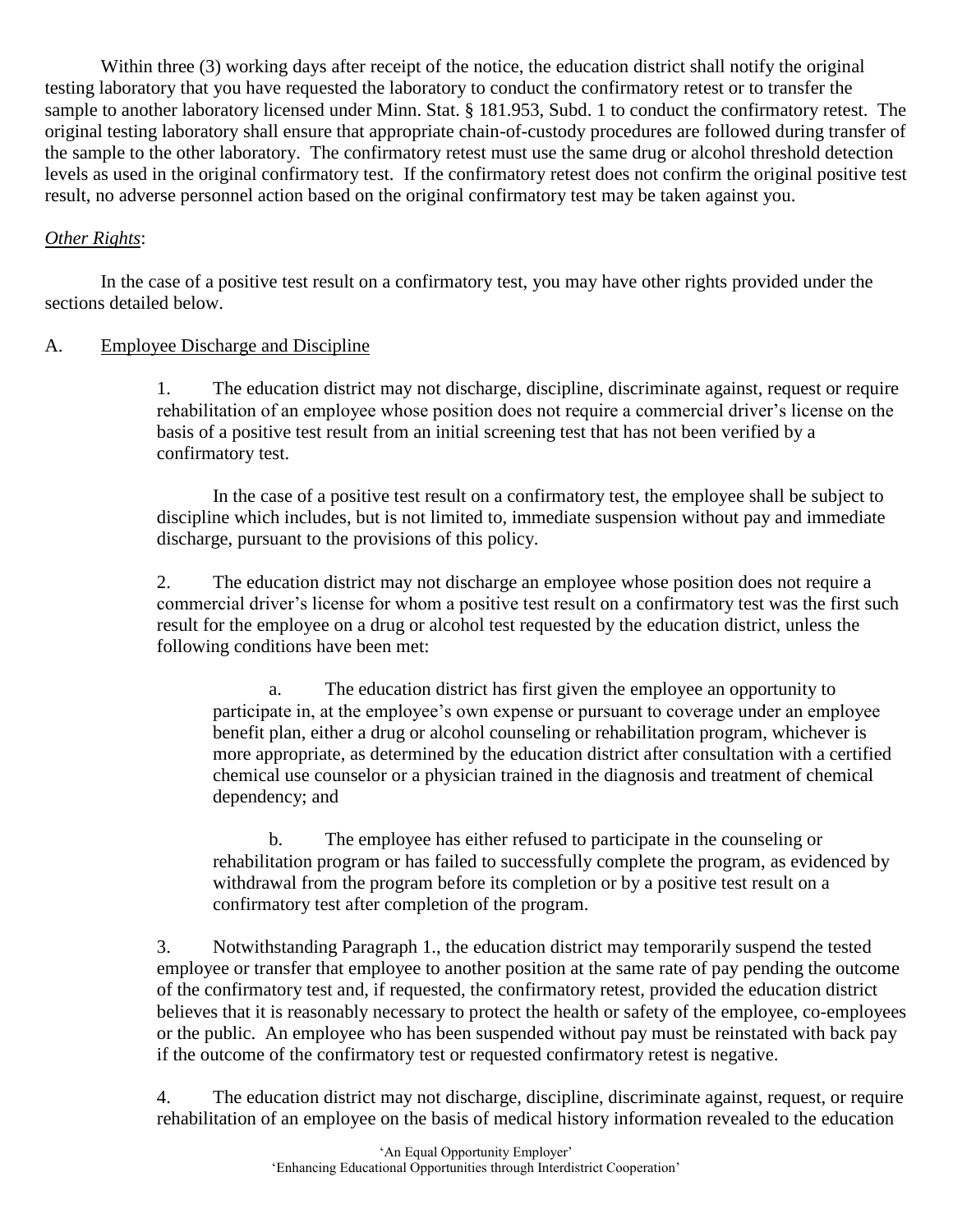district, unless the employee was under an affirmative duty to provide the information before, upon, or after hire.

5. An employee must be given access to information in the employee's personnel file relating to positive test result reports and other information acquired in the drug and alcohol testing process and conclusions drawn from and actions taken based on the reports or other acquired information.

#### B. Withdrawal of Applicant's Job Offer

If a job applicant for a position that does not require a commercial driver's license has received a job offer made contingent on the applicant passing drug and alcohol testing, the education district may not withdraw the offer based on a positive test result from an initial screening test that has not been verified by a confirmatory test. In the case of a positive test result on a confirmatory test, the education district may withdraw the job offer.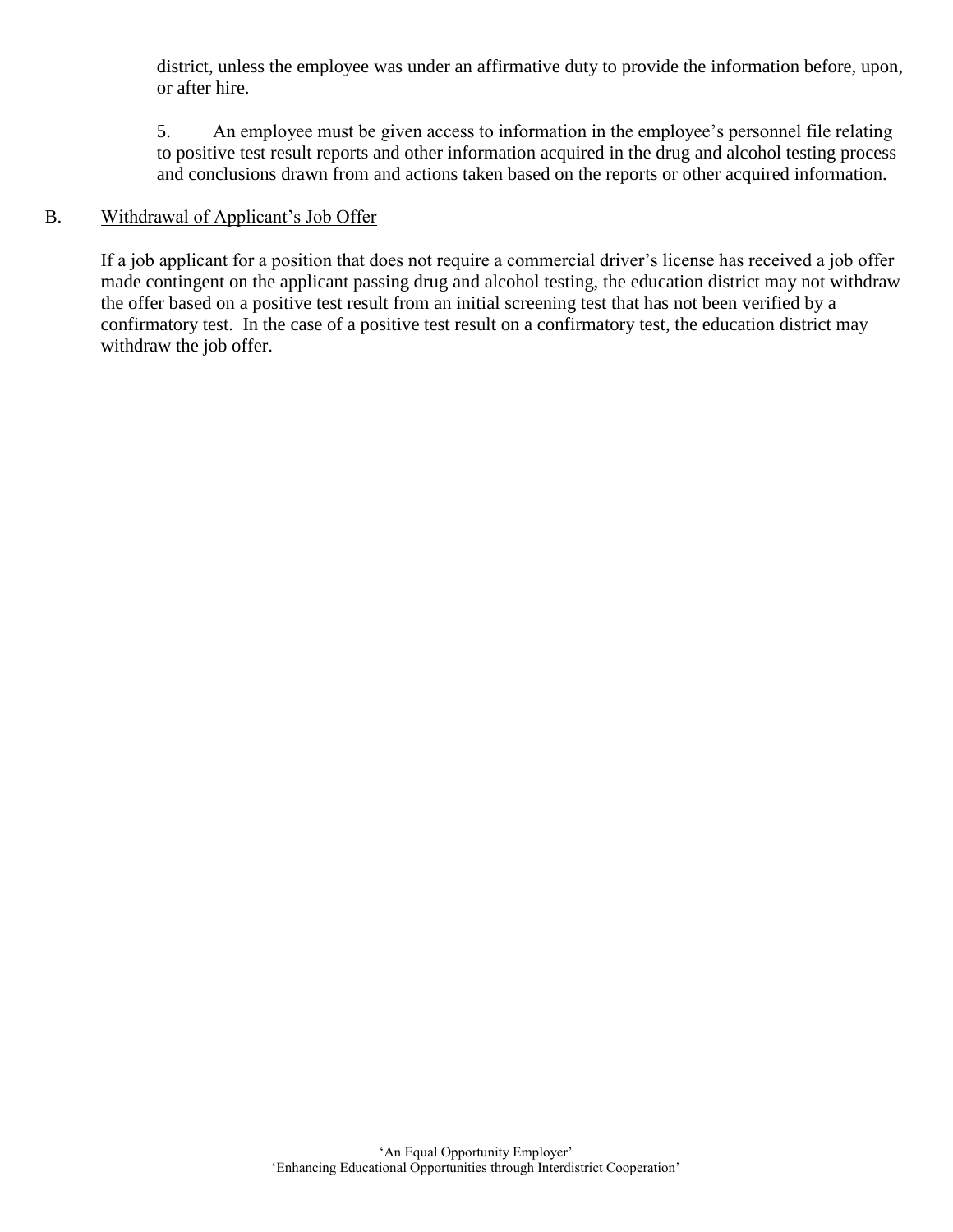

### **EXPLANATION OF POSITIVE TEST RESULT**

I the undersigned employee/job applicant of Goodhue County Education District, 6051-51 Red Wing,

Minnesota acknowledge receipt of a Notice of Test Results and Various Rights. This includes my right to explain

the positive test result on a confirmatory test.

I am currently taking or have recently taken:



no over-the-counter or prescription medications; or

the following over-the-counter or prescription medications:

I also offer the following information relevant to the reliability of, or explanation for, a positive test result:

Date: \_\_\_\_\_\_\_\_\_\_\_\_\_\_\_\_\_\_\_\_\_\_\_\_\_\_\_\_\_\_ \_\_\_\_\_\_\_\_\_\_\_\_\_\_\_\_\_\_\_\_\_\_\_\_\_\_\_\_\_\_\_\_\_\_\_\_\_\_\_\_\_\_\_\_\_

*Signature of Employee/Job Applicant*

\_\_\_\_\_\_\_\_\_\_\_\_\_\_\_\_\_\_\_\_\_\_\_\_\_\_\_\_\_\_\_\_\_\_\_\_\_\_\_\_\_\_\_\_\_

*Typed or Printed Name*